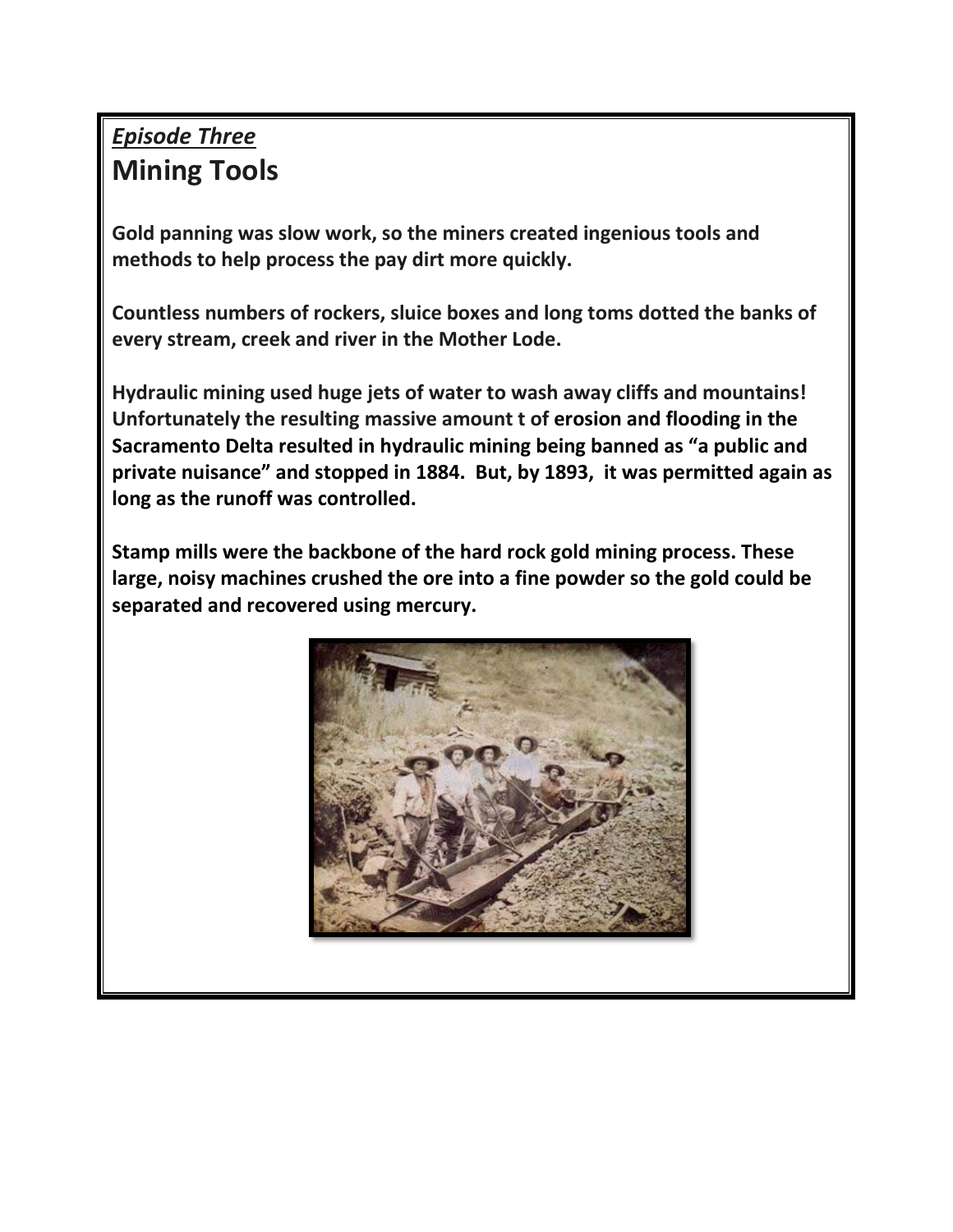

**A single water cannon could fill 82 swimming pools in only an hour. The power of a water jet was strong enough to move a school bus.**



**The sluice box and long tom helped the miners process more dirt at a faster rate. Small strips of wood, called riffles, were nailed along the bottoms of these devices to trap the gold as the water washed the dirt through the trough.** 



**Moving the rocker back and forth, like a baby cradle, was similar to the motion of shaking a gold pan. The heavier gold would sink and the loose dirt and gravel would wash away.**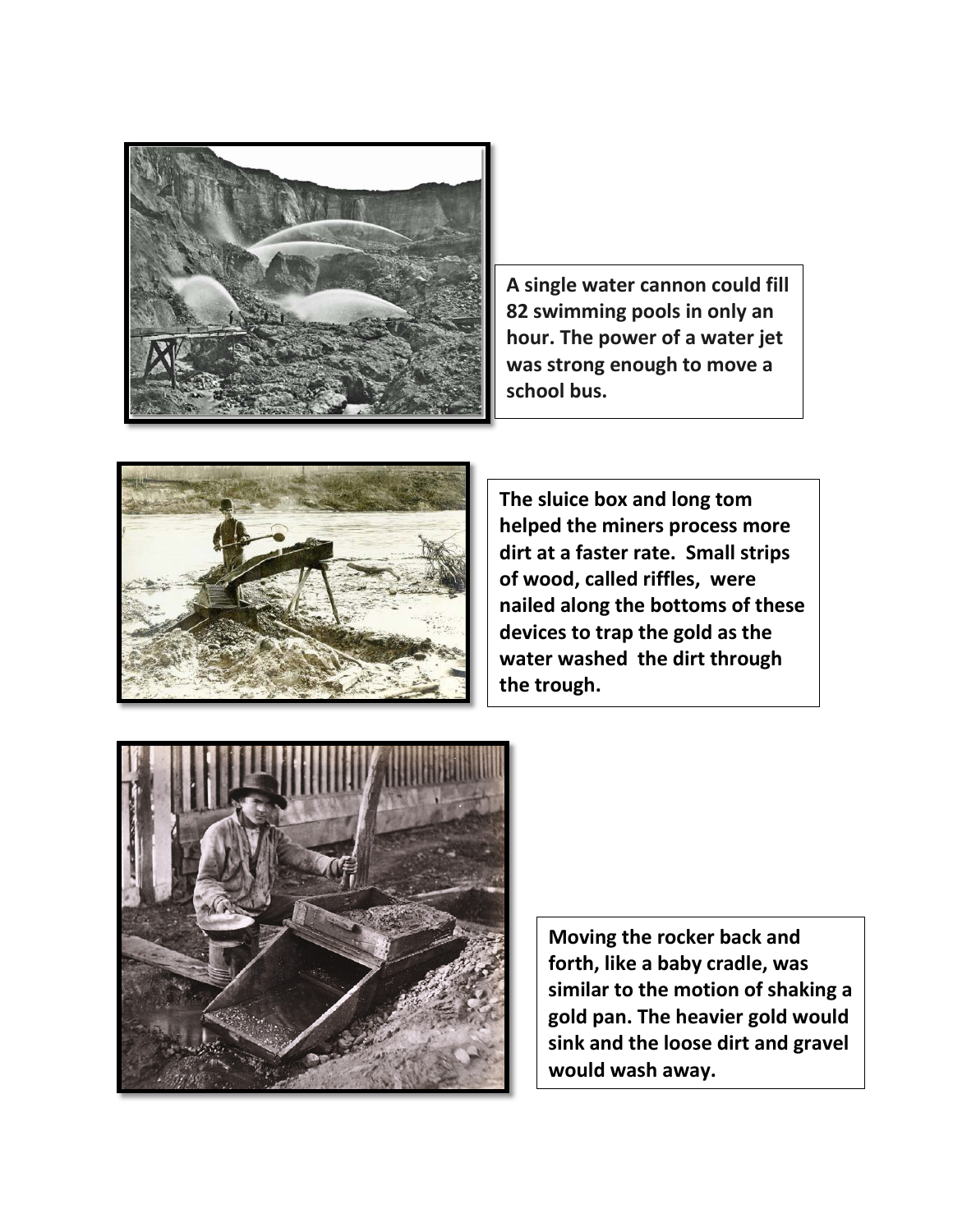

**Stamp mills were loud enough to be heard several miles away! The miners working in these mills would often lose their hearing in just a few weeks.** 

## **These websites will provide more information about mining tools and techniques**

[www.sierracollege.edu/ejournals/jsnhb/v2n1/miningtechniques](http://www.sierracollege.edu/ejournals/jsnhb/v2n1/miningtechniques) [www.sierrafoothillmagazine.com/goldmethods.html](http://www.sierrafoothillmagazine.com/goldmethods.html)

[www.goldrushnuggets.com/stampmills1](http://www.goldrushnuggets.com/stampmills1)

[www.eyewitnesstohistory.com/californiagoldrush.htm#](http://www.eyewitnesstohistory.com/californiagoldrush.htm)